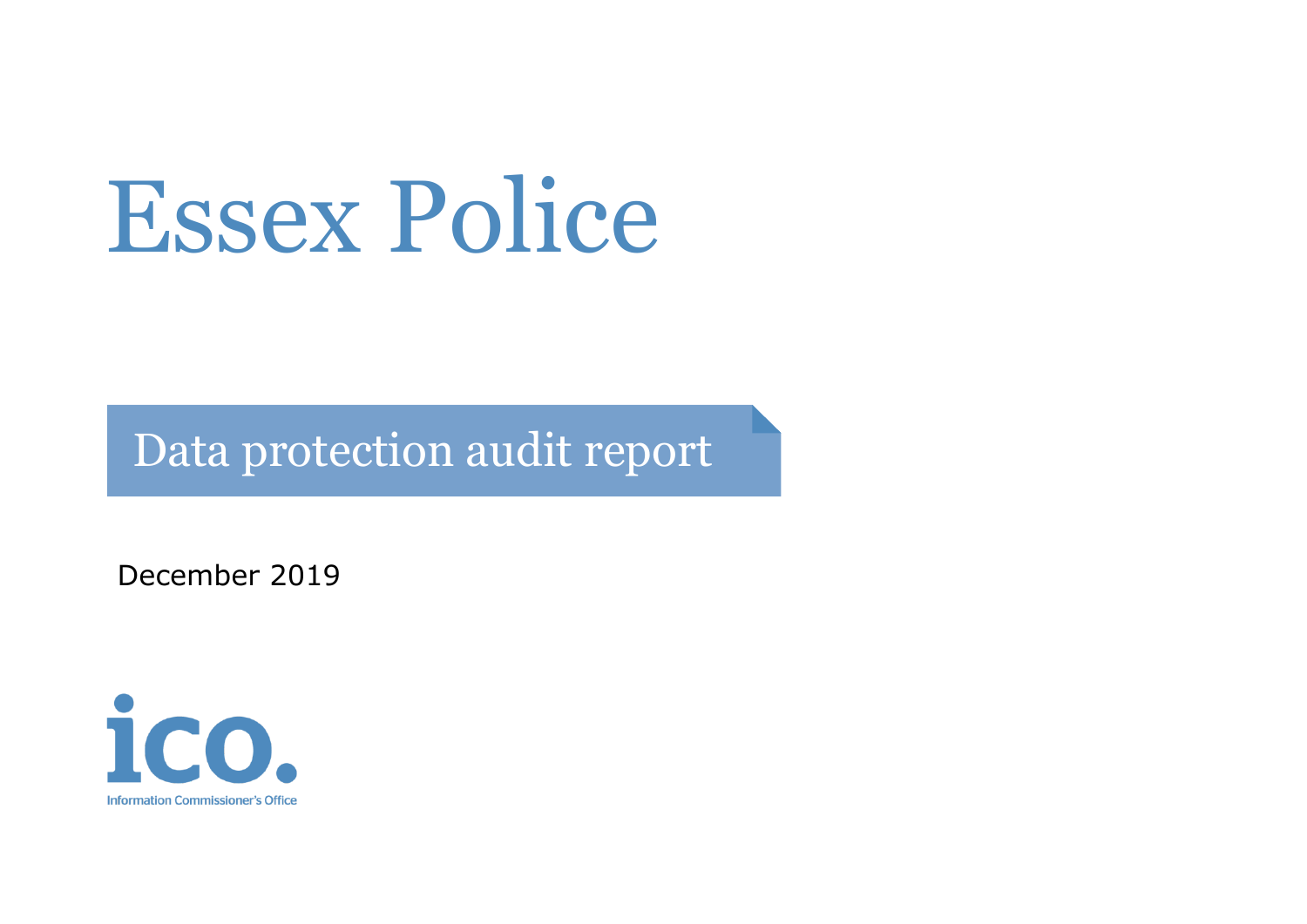## Executive summary



#### Audit Methodology

The Information Commissioner is responsible for enforcing and promoting compliance with the General Data Protection Regulation (GDPR), the Data Protection Act 2018 (DPA18) and other data protection legislation. Section 146 of the DPA18 provides the Information Commissioner's Office (ICO) with the power to conduct compulsory audits through the issue of assessment notices. Section 129 of the DPA18 allows the ICO to carry out consensual audits. The ICO sees auditing as a constructive process with real benefits for controllers and so aims to establish a participative approach.

Essex Police (EP) agreed to a consensual audit by the ICO of its processing of personal data. The on-site audit was undertaken at EP Headquarters, Sandford Road, Chelmsford CM2 6DN and at their in-house records document storage facility.

The purpose of the audit is to provide the Information Commissioner and EP with an independent assurance of the extent to which EP, within the scope of this agreed audit, is complying with data protection legislation.

Essex Police – ICO Data Protection Audit Executive Summary– December 2019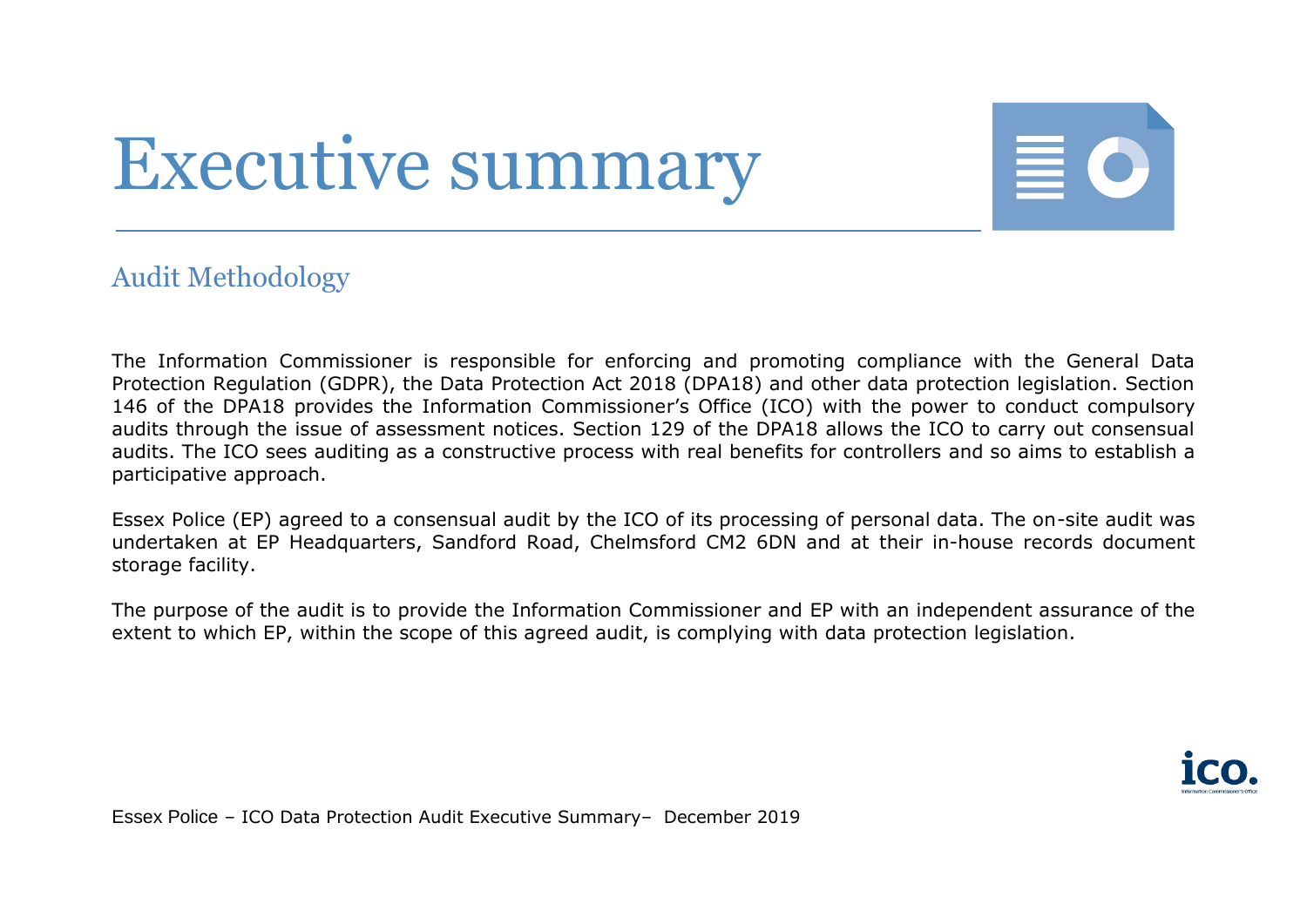It was agreed that the audit would focus on the following area(s):

| <b>Scope Area</b>           | <b>Description</b>                                                                                                                                                                                                                                                                                                 |  |
|-----------------------------|--------------------------------------------------------------------------------------------------------------------------------------------------------------------------------------------------------------------------------------------------------------------------------------------------------------------|--|
| Governance & Accountability | The extent to which information governance accountability, policies and<br>procedures, performance measurement controls, and reporting mechanisms to<br>monitor data protection compliance to both the GDPR and national data protection<br>legislation are in place and in operation throughout the organisation. |  |
| <b>Records Management</b>   | The processes in place for managing both electronic and manual records<br>containing personal data. This will include controls in place to monitor the<br>creation, maintenance, storage, movement, retention and destruction of personal<br>data records.                                                         |  |
| Requests for Personal Data  | There are appropriate procedures in operation for recognising and responding to<br>individuals' requests for access to their personal data.                                                                                                                                                                        |  |

The audit was conducted following the Information Commissioner's data protection audit methodology. The key elements of this are a desk-based review of selected policies and procedures, on-site visits including interviews with selected staff, and an inspection of selected records.

Where weaknesses were identified recommendations have been made, primarily around enhancing existing processes to facilitate compliance with data protection legislation. In order to assist EP in implementing the recommendations each has been assigned a priority rating based upon the risks that they are intended to address. The ratings are assigned based upon the ICO's assessment of the risks involved. EP's priorities and risk appetite may vary and, therefore, they should undertake their own assessments of the risks identified.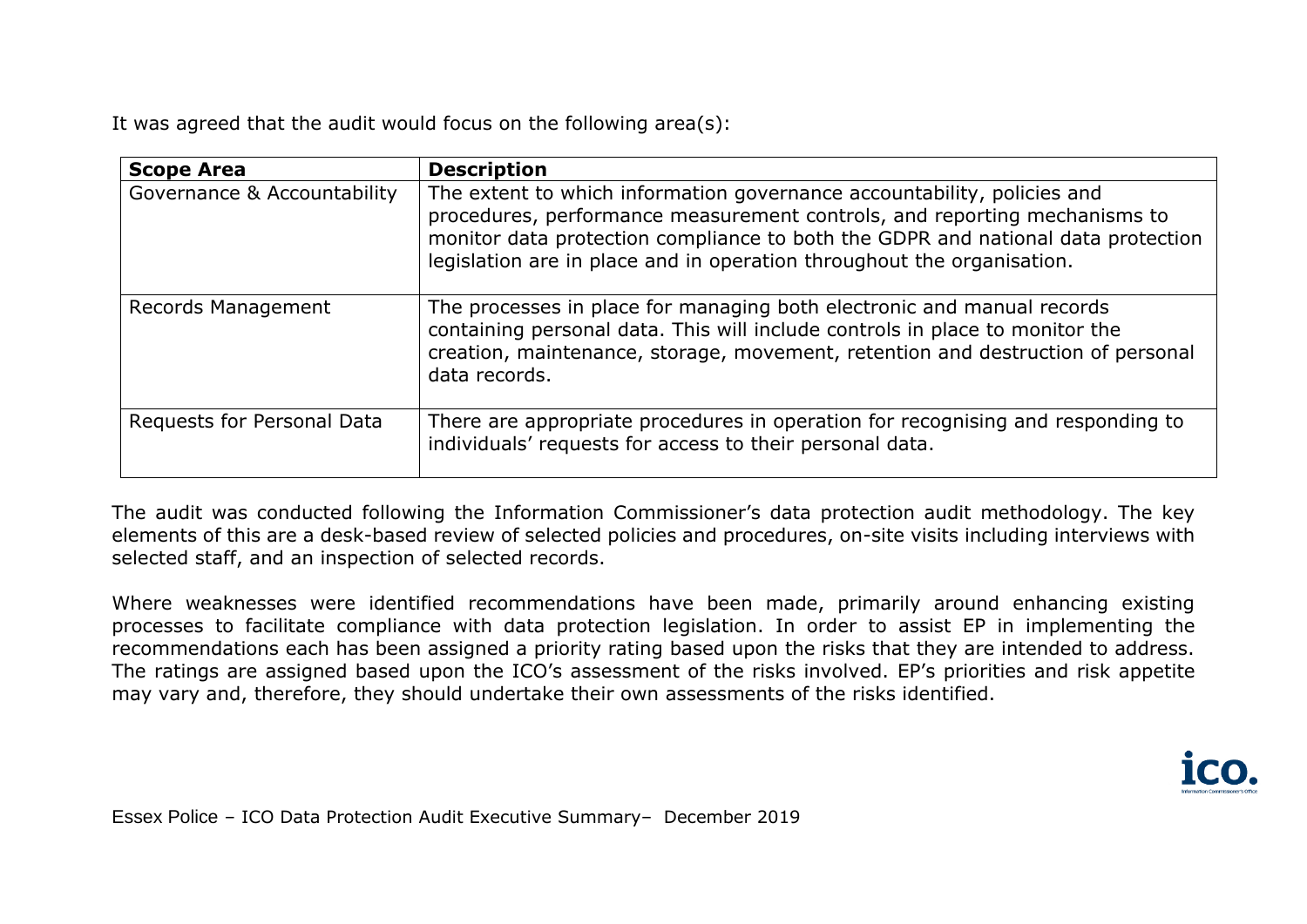### Audit Summary

| <b>Audit Scope Area</b>     | <b>Assurance Rating</b> | Overall opinion                                                                                                                                                                                                                                                                                         |
|-----------------------------|-------------------------|---------------------------------------------------------------------------------------------------------------------------------------------------------------------------------------------------------------------------------------------------------------------------------------------------------|
| Governance & Accountability | Limited                 | There is a limited level of assurance that processes and<br>procedures are in place and are delivering data protection<br>compliance. The audit has identified considerable scope for<br>improvement in existing arrangements to reduce the risk of<br>non-compliance with data protection legislation. |
| Records Management          | Reasonable              | There is a reasonable level of assurance that processes and<br>procedures are in place and are delivering data protection<br>compliance. The audit has identified some scope for<br>improvement in existing arrangements to reduce the risk of<br>non-compliance with data protection legislation.      |
| Requests for personal data  | Reasonable              | There is a reasonable level of assurance that processes and<br>procedures are in place and are delivering data protection<br>compliance. The audit has identified some scope for<br>improvement in existing arrangements to reduce the risk of<br>non-compliance with data protection legislation.      |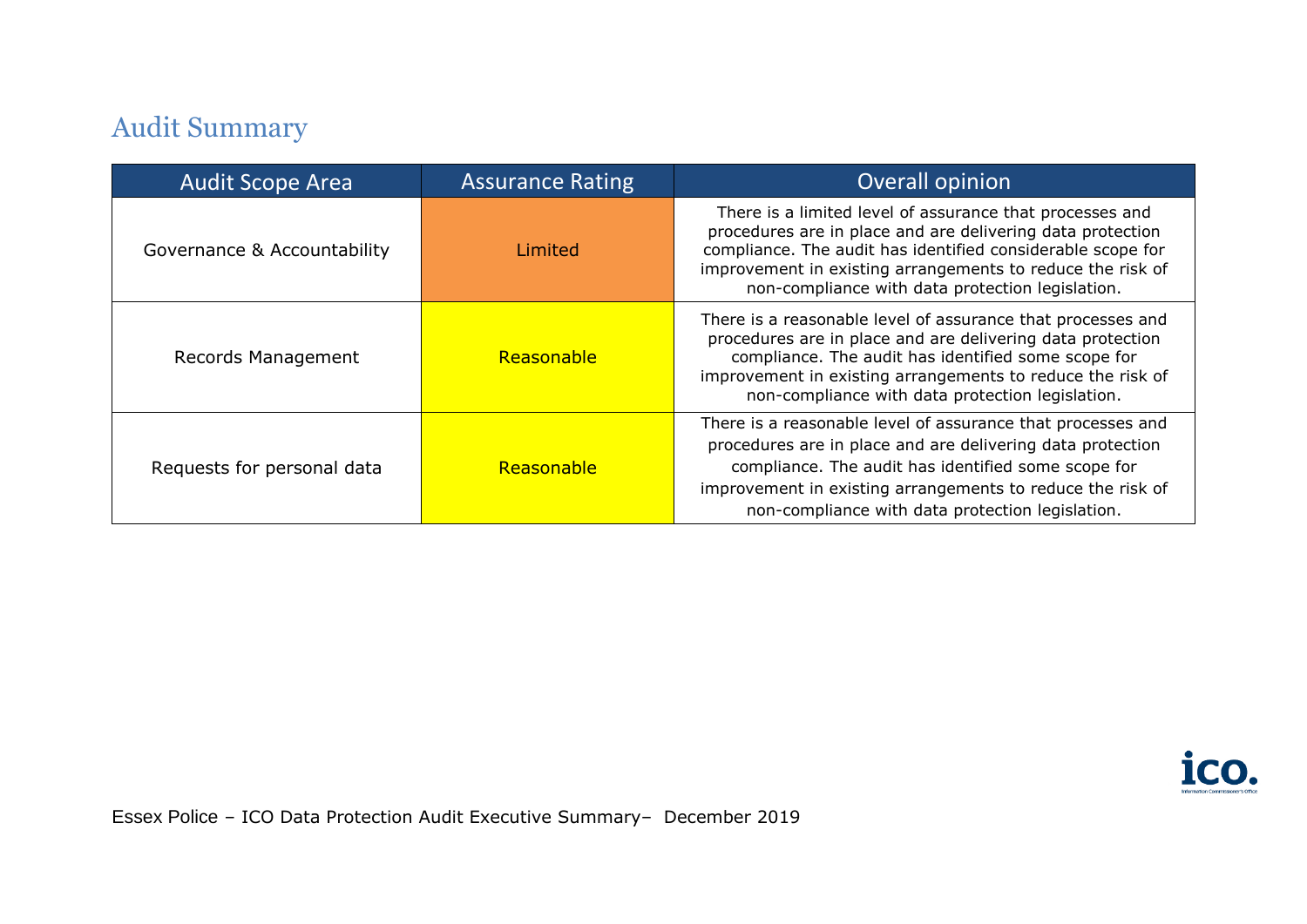#### Priority Recommendations



Essex Police – ICO Data Protection Audit Executive Summary– December 2019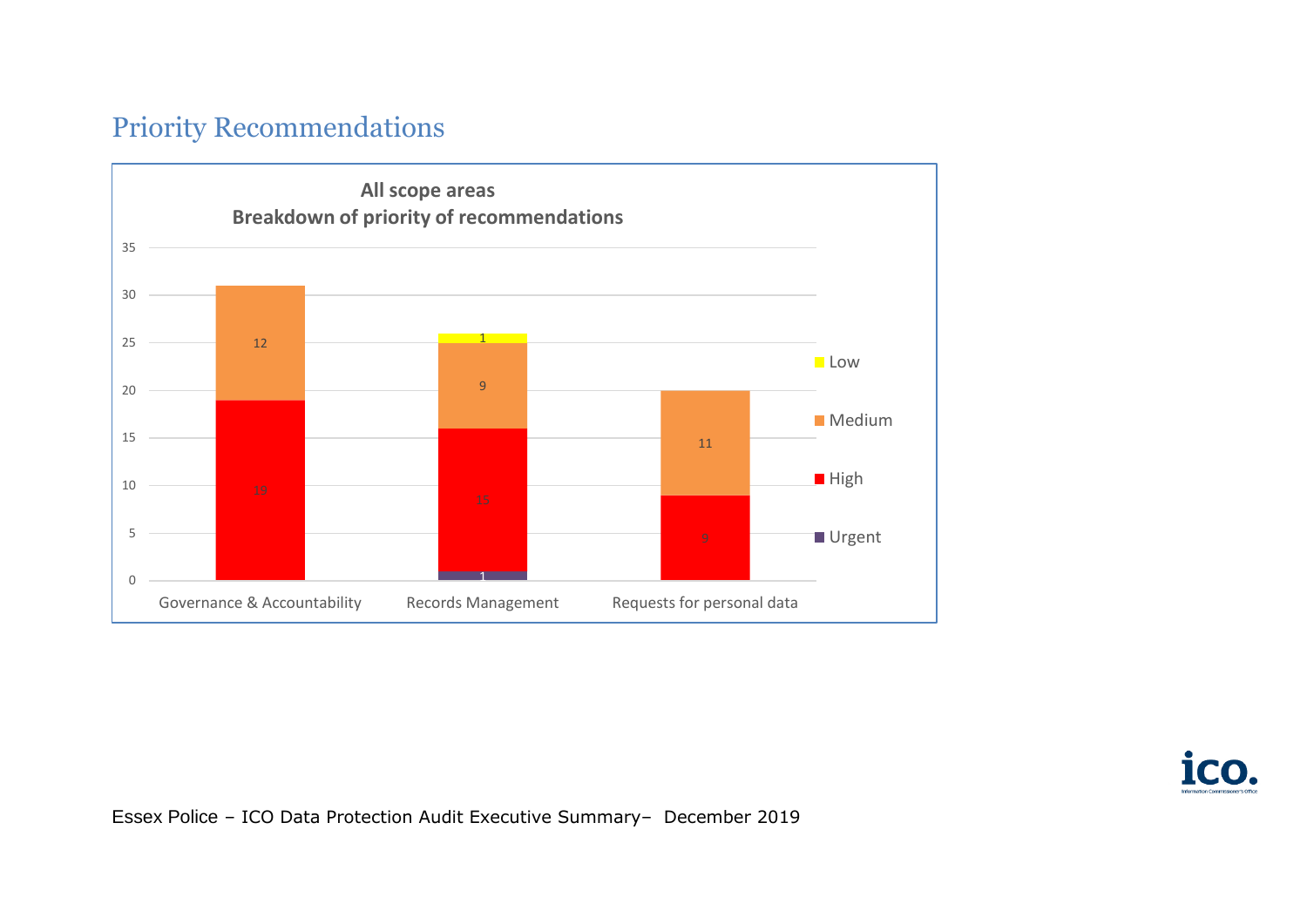#### Graphs and Charts



**ICC** 

Essex Police – ICO Data Protection Audit Executive Summary– December 2019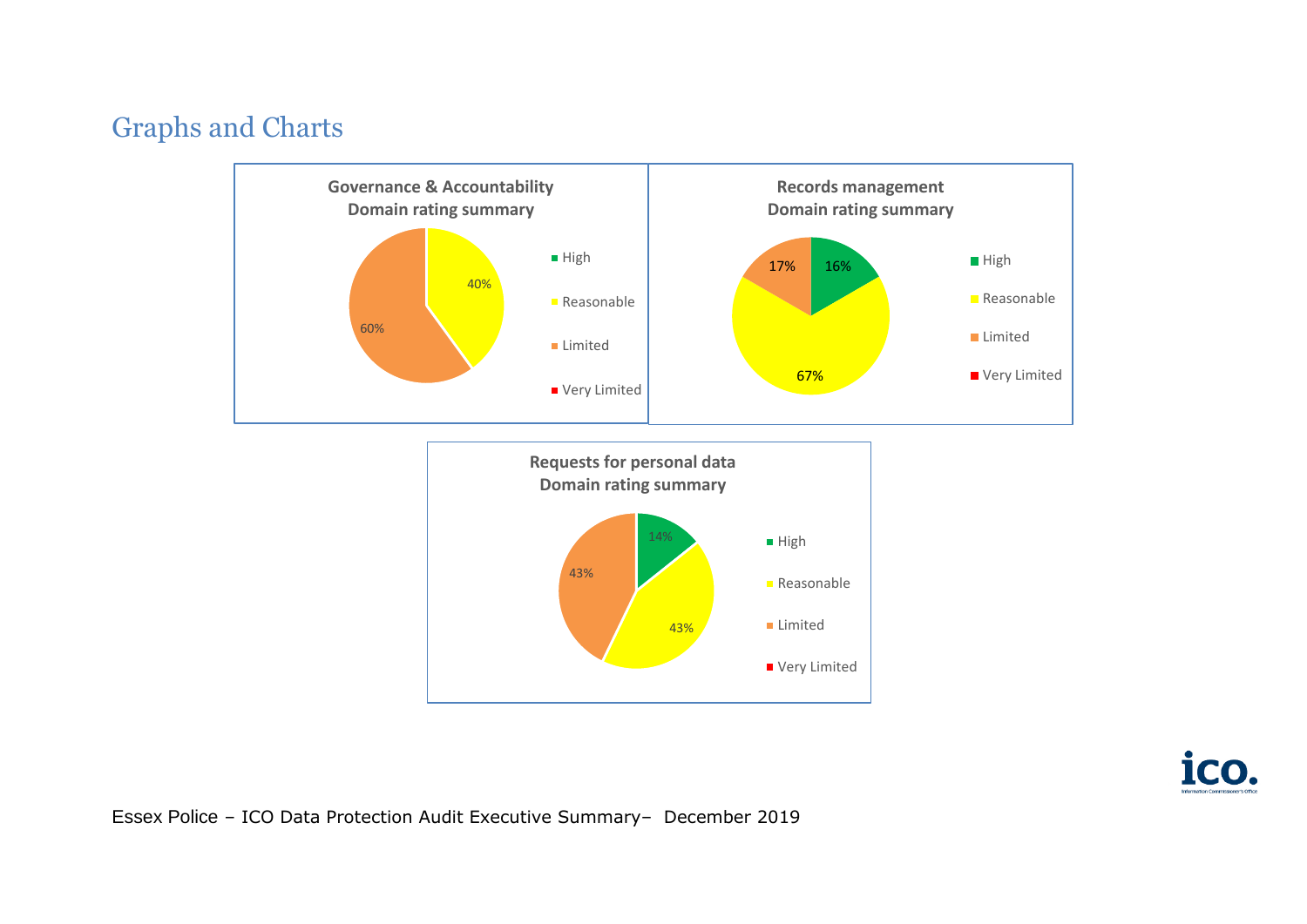#### Areas for Improvement

Produce comprehensive and clear privacy notices so that individuals are aware why their data is being processed, under what lawful basis and what rights they have in relation to that processing, including the right to withdraw consent at any time. The privacy information should be available in other languages and formats to meet the needs of all sections of society.

A comprehensive Record of Processing Activities/Information Asset Register covering the whole organisation will enable strategic oversight of information risks and a quality assurance check will be required to ensure consistency. This is required to be compliant with Article 30 GDPR and Section 61 DPA18 legislation. Information Asset Owners and Assistants should have their records management responsibilities formally documented in the job description to reflect the importance of the role.

The current Information Governance training programme for all staff needs to be upgraded to cover key data protection areas. Training programmes are required for specialised roles, including records management and handling requests for personal data. This would equip key staff with the detailed knowledge they need to fulfil their data protection responsibilities. Regular refresher training should also be scheduled and implemented.

Written contracts and agreements are yet to be identified and put in place with all data processors, along with the compulsory details and terms and conditions as outlined in the GDPR, including information security requirements, rights of the individual and compliance checks/audits. In addition, to identify and manage information risks, a programme of risk based information governance audits should be included in the internal audit plan.

Periodic audits of the in-house records storage and third-party records disposal facilities should be scheduled on a regular basis to assure Essex Police that agreed standards are being met. Before records are disposed of there should be a documented record of management approval.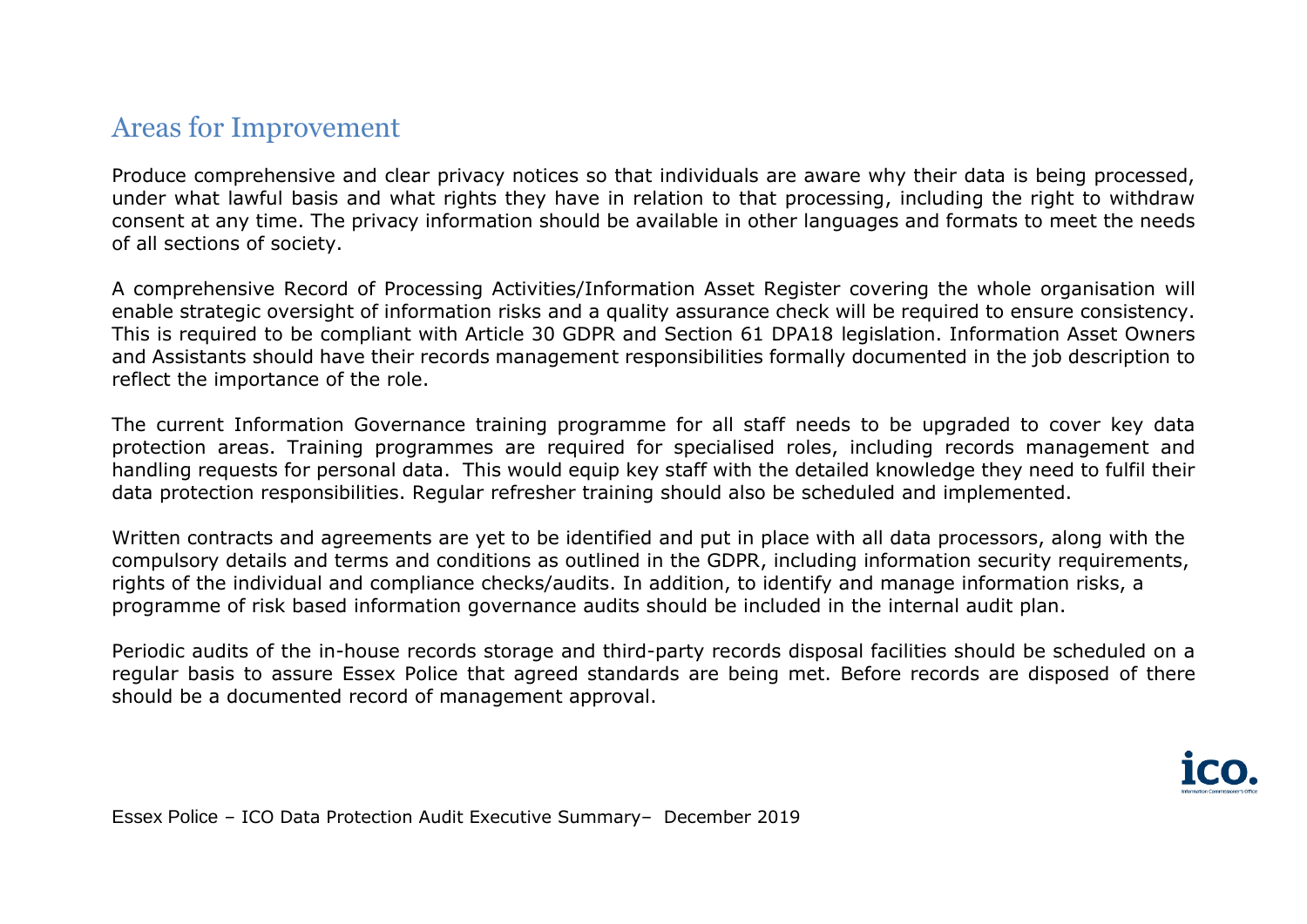Physical records are not adequately tracked. Without robust tracking procedures in place the risk that the documents could be unlawfully accessed, compromised or lost is greatly increased. Also, should there be a breach of special category data the harm to the data subjects is substantially higher.

Documented procedures to allow rights of individuals to request deletion or erasure of their information should be updated to be compliant with Article 17 GDPR and Section 47 of DPA18.

To facilitate requests for personal data, the external website should reflect that requests for personal data can be made verbally. Information should undergo a review by a peer or senior member of the team prior to issue, covering letters should detail any searches conducted and letters of refusal should advise them of their right to appeal/complain to the ICO. Reviews/dip sampling of completed requests should take place to ensure that procedures have been followed correctly and to identify any areas for improvement.